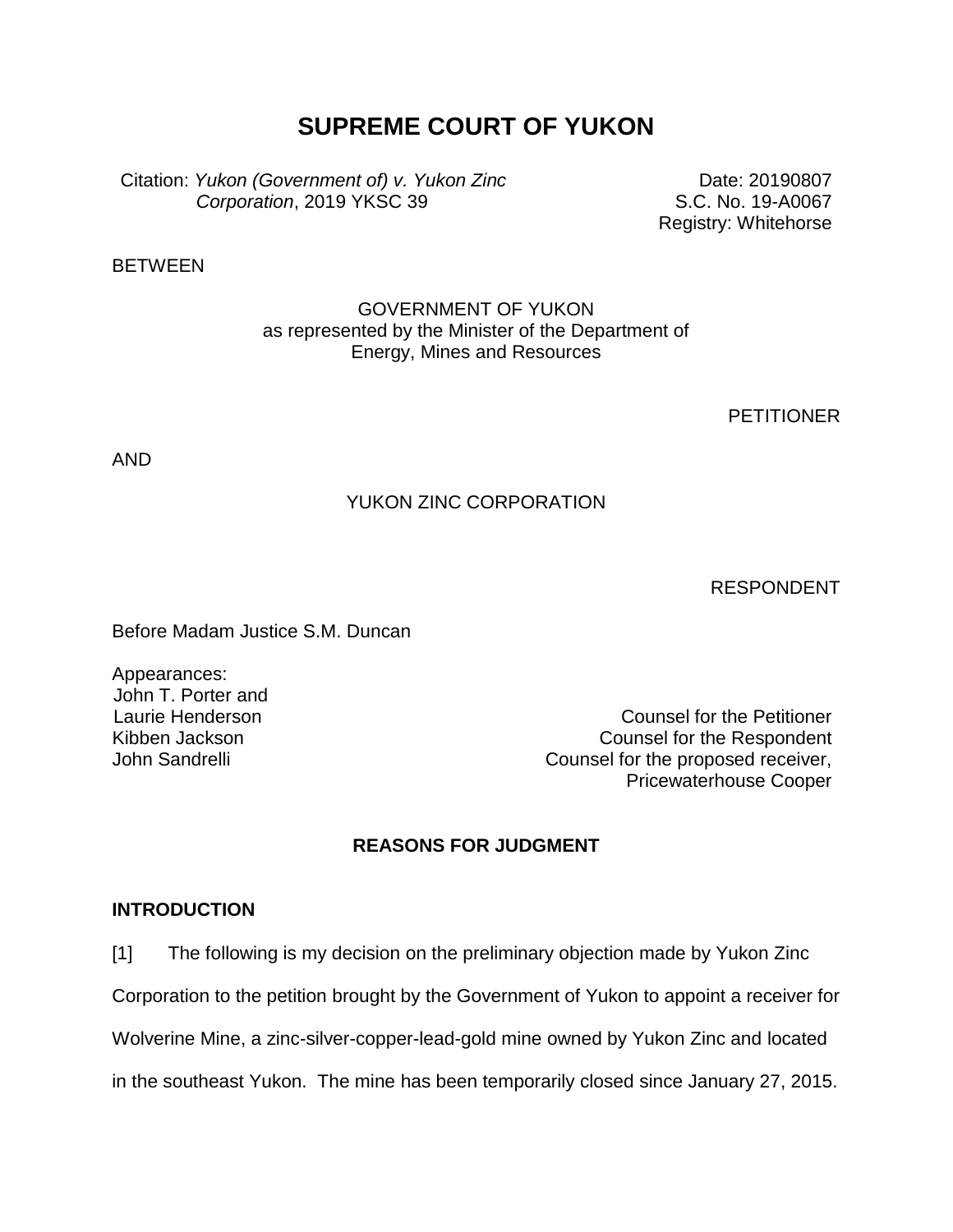[2] This objection raises the issue of the fairness of Yukon Zinc filing a Notice of Intention to make a proposal in bankruptcy ("NOI") in British Columbia the day before the Supreme Court of Yukon hearing of the Government of Yukon's petition to appoint a receiver for Yukon Zinc. The effect of the NOI is to create an automatic stay of the petition for up to six months (s. 50.4(9)). The bankruptcy proposal proceedings would occur in British Columbia, with the Government of Yukon making representations in that proceeding in British Columbia.

[3] The *Bankruptcy and Insolvency Act*, R.S.C. 1985, c. B-3 ("*BIA*"), on its face allows Yukon Zinc to file a NOI under s. 69 of the *BIA*, creating a stay of legal proceedings against it, including the petition, unless the Government of Yukon can show it qualifies under one of the exemptions to the imposition of an automatic stay. The Government of Yukon says as a secured creditor it does qualify for an exemption under s. 69(2) of the *BIA* because it provided the 10 day notice of its intention to enforce security to Yukon Zinc under s. 244 of the *BIA*. Alternatively, the Government of Yukon says the stay should be lifted because the Government of Yukon is materially prejudiced by the stay (s. 69.4(a)) or it is equitable to lift the stay (s. 69.4(b)). Finally, the Government of Yukon says the NOI is a nullity because it was filed in British Columbia and following the "single control" model, it should have been filed in Yukon. [4] Yukon Zinc says that the Government of Yukon is not a secured creditor so it does not qualify for an exemption. Yukon Zinc argued the Government of Yukon is not materially prejudiced by a stay because the purpose of the proposal is in part to allow for a potential sale of the shares of the company, currently being negotiated. Yukon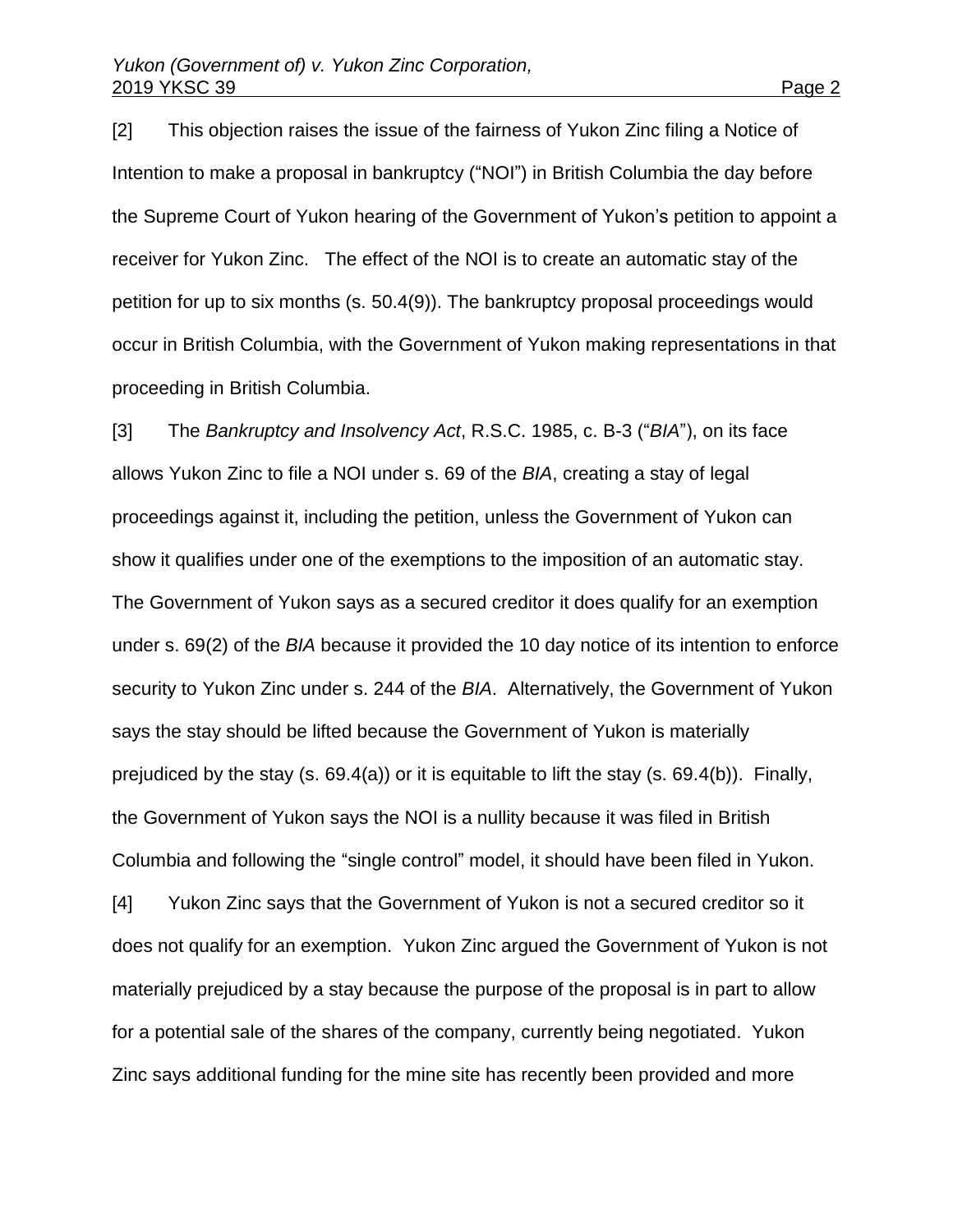funds are likely to be forthcoming if and when a sale occurs. The proposal does not prevent the Government of Yukon from continuing to do work on site as a regulator under s. 147 of the *Quartz Mining Act*, S.Y. 2003, c. 14 ("*QMA*") and s. 37 of the *Waters Act*, S.Y. 2003, c. 19. Yukon Zinc says the Government of Yukon must bring its application to lift the stay in British Columbia as that is the jurisdiction of the proposal consideration and the locality of the debtor is British Columbia.

[5] The petition of the Government of Yukon arises from the failure of Yukon Zinc to pay approximately \$25 million in security outstanding since May, 2018. As well the Government of Yukon is concerned about the continually deteriorating condition of the mine site, the capacity of Yukon Zinc to carry out care and maintenance at the site, the erosion of current security, and the breach of licence conditions and failure to comply with inspector's conditions for remedial actions by Yukon Zinc, resulting in the imposition of fines and a probation order by the Territorial Court of Yukon.

[6] Last minute filing by an insolvent entity in order to attempt a restructuring of the business, a sale, or a salvaging of the business in another way, in the face of litigation that could result in the loss of the business, or at least a decrease in its value, is common (see *Re Cumberland Trading Inc.,* [1994] 23 C.B.R. (3d) 225 (O.N.C.J.)). The automatic stay of any and all other proceedings provided by statute is part of the scheme of the *BIA* to protect the debtor, its creditors, and to allow it to explore its potential for survival. However, the statute also contemplates exceptions to this protection based on specific circumstances, and also on equitable grounds. In my view the circumstances of this case present sound reasons, consistent with the scheme of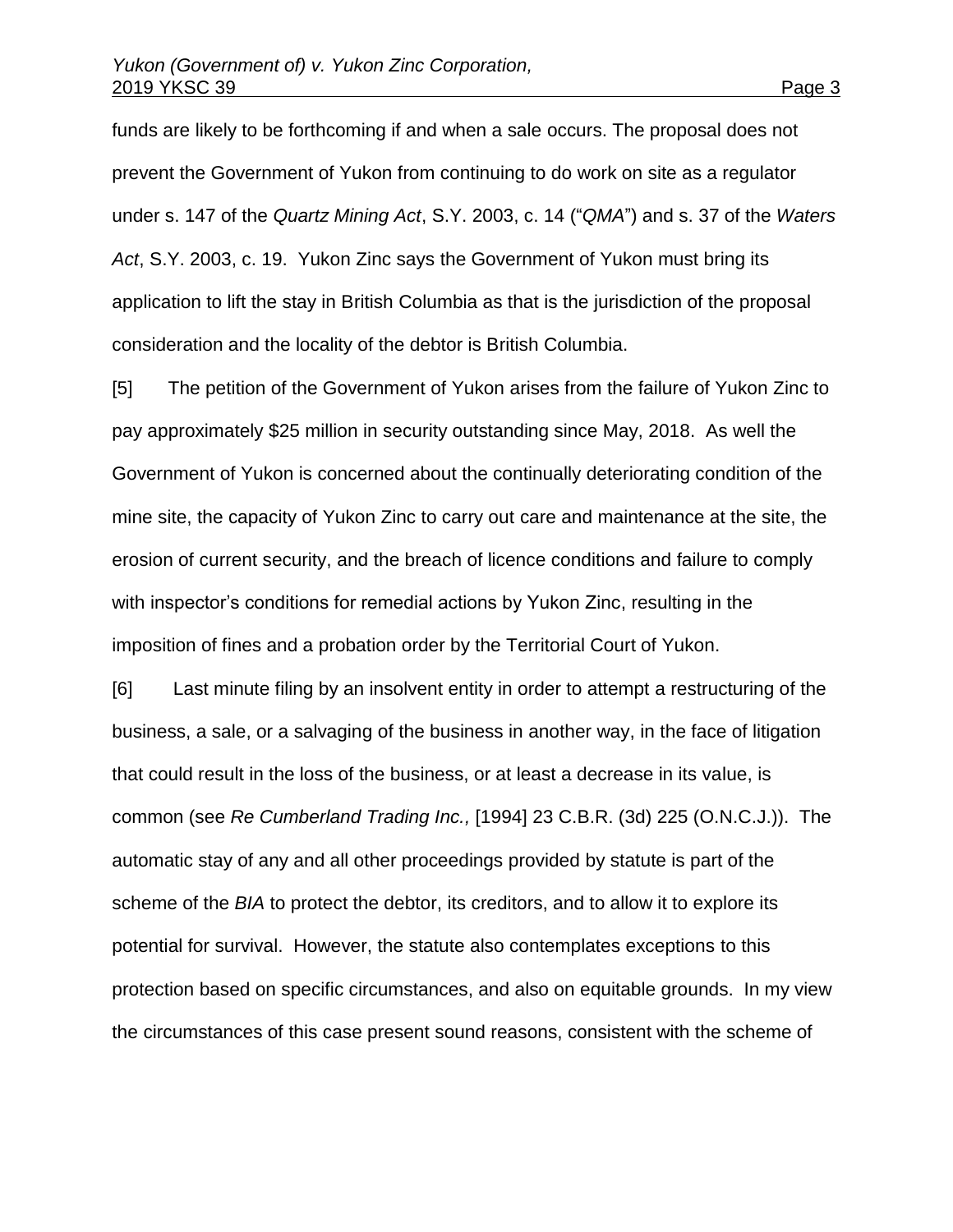the *BIA*, for an exception to be made (*Re Francisco* [1995] 32 C.B.R. (3d) 29 (O.N.C.J.) at 29-30; affirmed [1996] 40 C.B.R. (3d) 77 (O.N.C.A.)).

[7] For the following reasons I find that the Supreme Court of Yukon does have jurisdiction and the ability to hear the application to lift the stay. I further find that the Government of Yukon is materially prejudiced by the stay and it would be equitable to lift the stay to allow the petition to appoint a receiver to be heard.

#### **BACKGROUND FACTS**

[8] Yukon Zinc is incorporated under the British Columbia *Business Corporations Act*, S.B.C. 2002, c. 57, with a head office in Vancouver, BC. Its principal asset is the Wolverine Mine, a large zinc-silver-copper-lead-gold underground mine located in the traditional territory of the Kaska Nation in the southeastern region of Yukon. Yukon Zinc has approximately 3,000 mineral claims recorded under the *QMA*. It holds a quartz mining licence and Type A water licence. Infrastructure includes an airstrip, a 25 kilometre access road, an underground mine, a tailings storage facility, temporary waste rock storage areas, a process mill, camp facility and other buildings and equipment. Power is provided by on-site diesel generators.

[9] Since the temporary closure of the mine in January, 2015, the site has been under a care and maintenance program. In January, 2015, most employees were laid off. Since then only two Yukon Zinc employees per 12 hour shift, for a total of four employees, have remained at the mine site. Their primary role has been to monitor water levels, transport water from the underground mine to the tailings pond (when not being moved by pipeline), and maintain roads, equipment and buildings on site.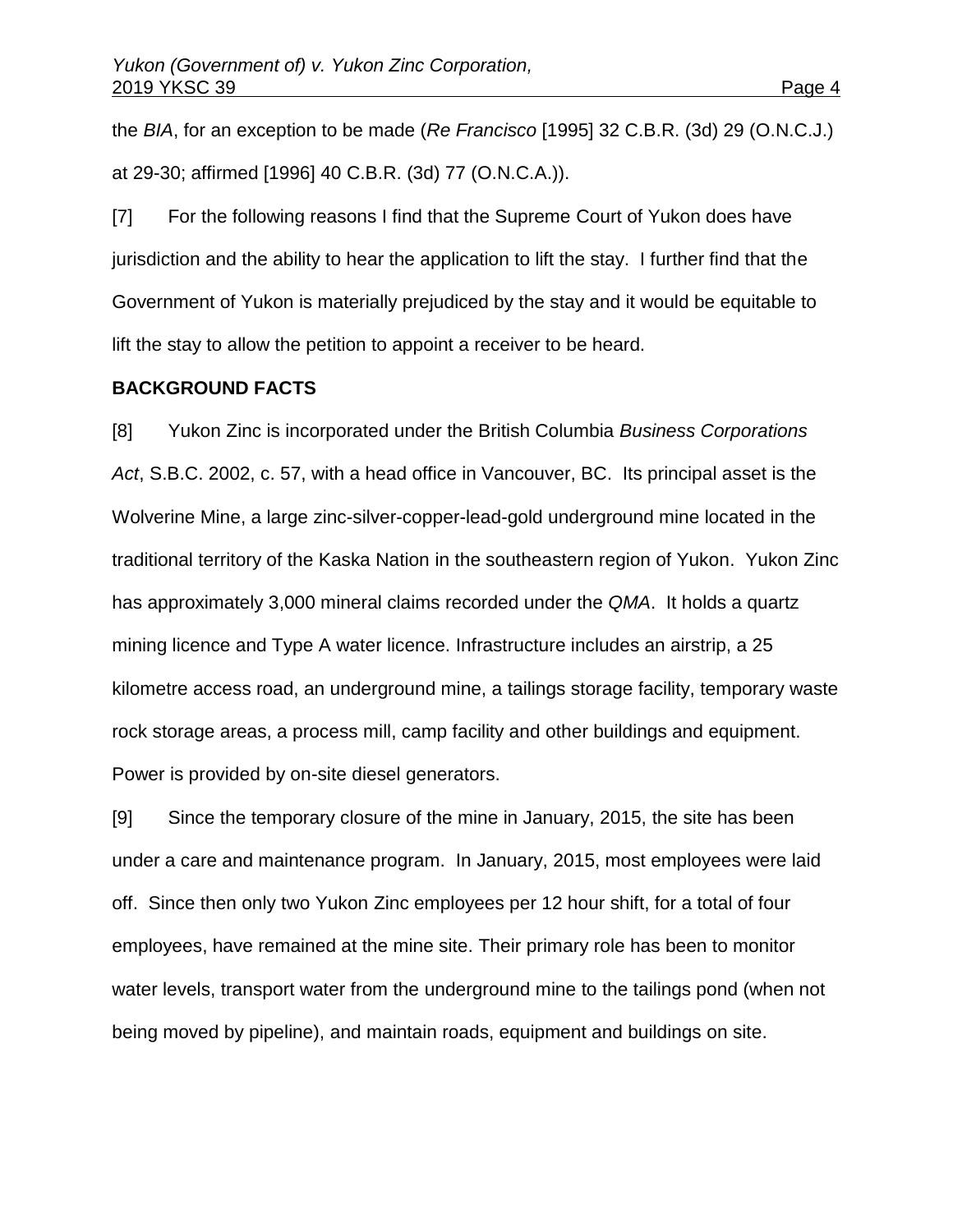[10] The licence issued to Yukon Zinc under the *QMA* requires security to be furnished where there is a risk of adverse environmental effects from the activities of the licence holder. Reviews of the amount of security have been conducted approximately every two years by the Government of Yukon, around the same time as reviews of Yukon Zinc's updated reclamation and closure plans. Since 2006, the amount of security under the licence has increased based on the projected increased costs of care and maintenance and remediation. Yukon Zinc provided security (through letters of credit issued by the Bank of Montreal, its financial institution) of \$10,588,966 after the completion of protection proceedings, commenced in March, 2015, under the *Companies Creditors Arrangement Act (Canada)* R.S.C., 1985, c. C-36 in October, 2015.

[11] Between 2016 and 2018, environmental conditions at the mine worsened. In 2017, the underground mine flooded, the flooded water became contaminated, and it was then diverted to the tailings storage facility, challenging the facility's capacity to contain the contaminated water. This led to a review of the reclamation and closure plan and the amount of security.

[12] From early May, 2018, to June 2019, Natural Resources Officer Sevn Bohnet along with other inspectors and engineers from the Government of Yukon visited the site on a regular basis. Seven reports from these visits set out ongoing concerns including:

- i. The absence of on-site actions to manage the underground mine water.
- ii. No attempt to establish a water treatment system for the underground mine water or the tailings facility.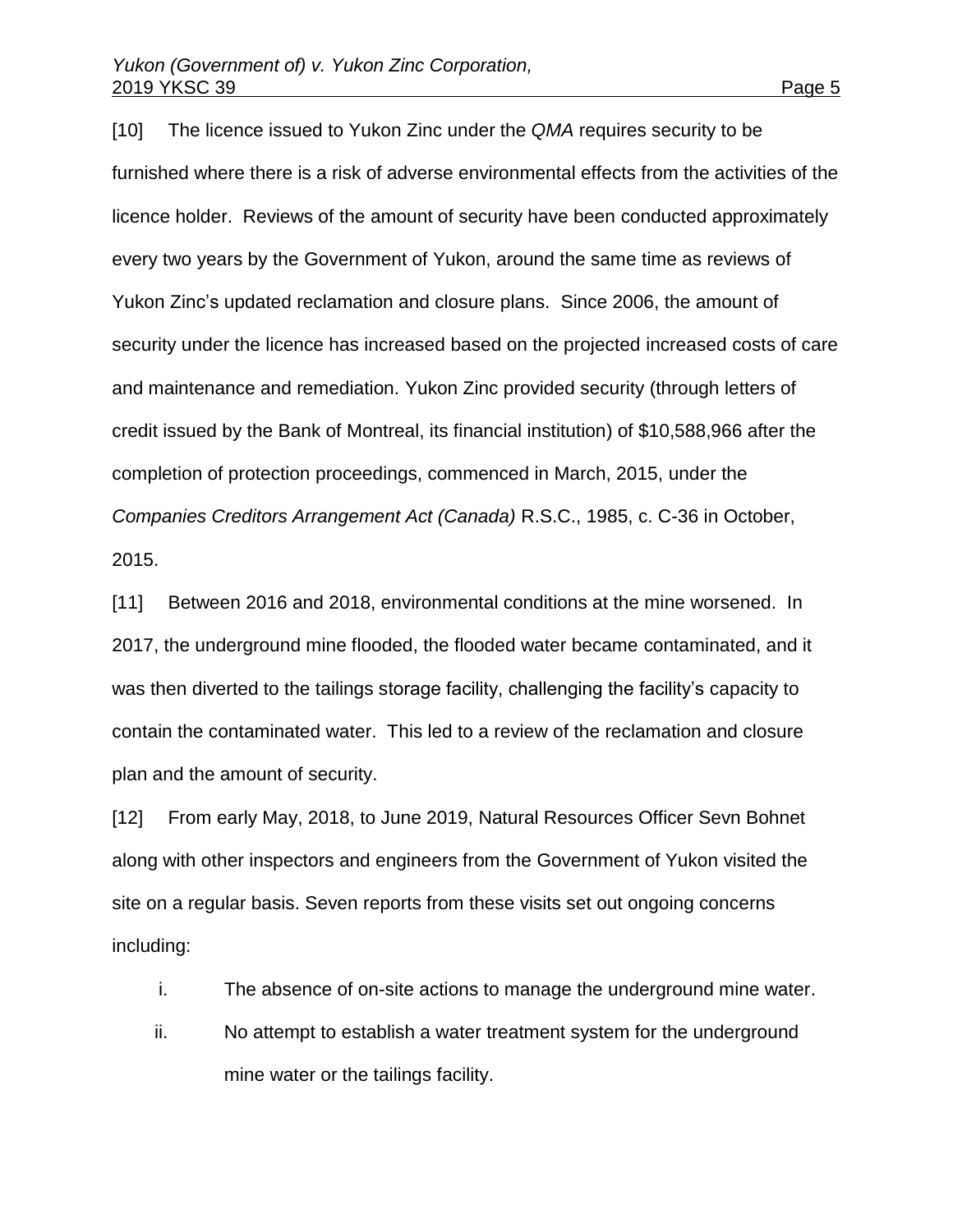- iii. Difficulty in obtaining adequate fuel supplies to keep the care and maintenance operation at the site going.
- iv. The poor condition of the tailings storage facility including slumps as well as rips and tears in the liner.

[13] The amount of security was increased to \$35,548,650 in May 2018. Yukon Zinc did not appeal this increased amount. It did request an extension to pay, as it had done successfully in the past, but the extension request was denied by the Government of Yukon. The amount remains outstanding to date.

[14] More concerns arose in early July 2019, when the Yukon Zinc employees on site advised the Government of Yukon that they had not been paid since mid-May, 2019, that Yukon Zinc head office was not communicating with them and they had no choice but to leave the site. This has now been rectified after correspondence and meetings between the Government of Yukon and Yukon Zinc.

[15] Concerns arising from the inspections led to the Government of Yukon issuing written warnings to Yukon Zinc for failure to comply with their licences in June and July, 2018. The Government of Yukon then issued 'determinations' in October 2018, under ss. 147(1) of the *QMA* and s. 37 of the *Waters Act*. This authorized inspectors to "take any reasonable measures necessary to prevent, counteract, mitigate or remedy any resulting adverse effect on persons, property or the environment" (s. 147(1) *QMA*; s. 37 *Waters Act*).

[16] Since October 2018, Government of Yukon employees and contractors have been on site doing work including installing a system to collect and treat underground water; repairing impermeable liners in the tailings storage facility and other water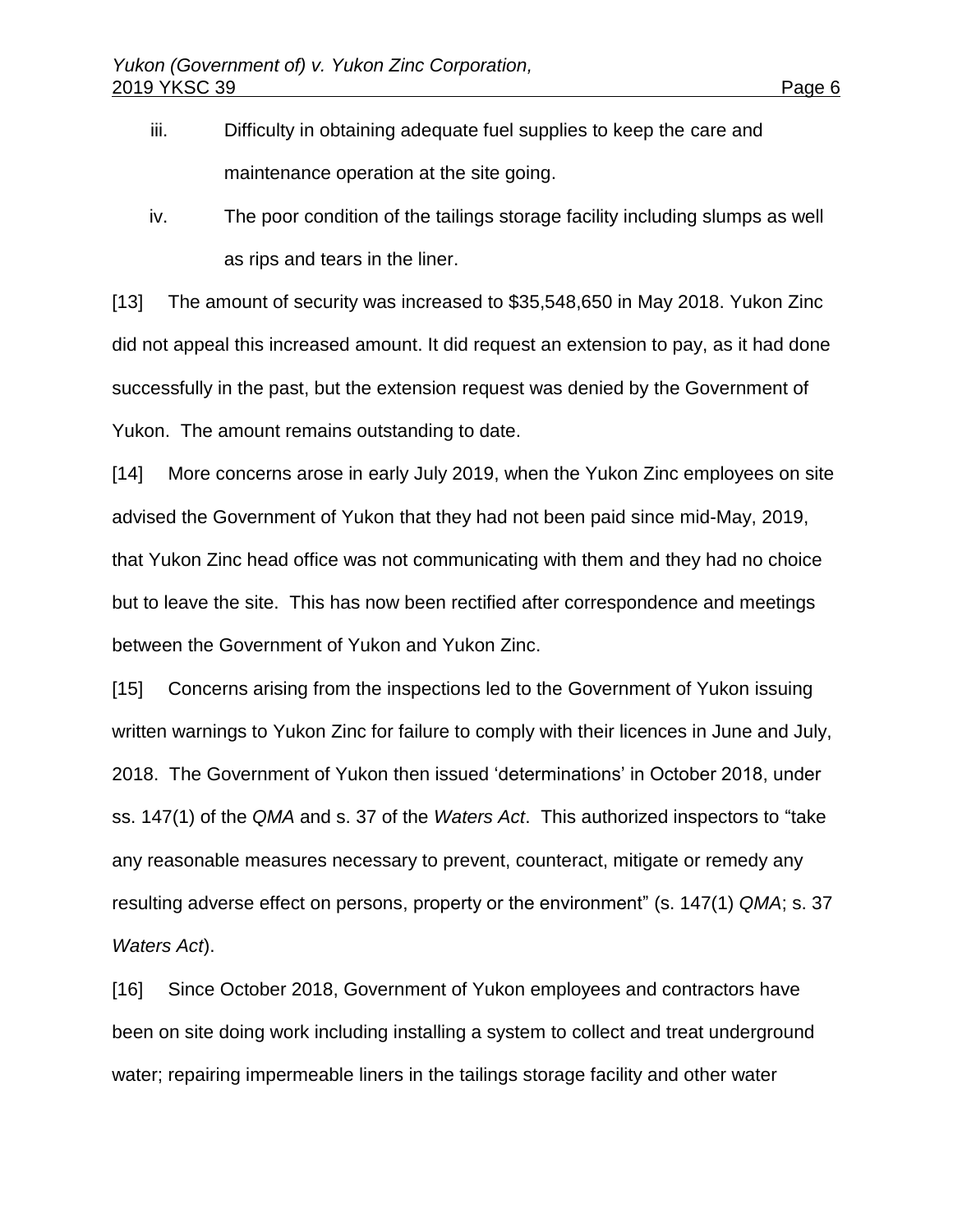containment structures; re-establishing water conveyance lines; and implementing a site-wide environmental monitoring program. The Government of Yukon intends over the next year to install a water treatment system at the tailings storage facility designed to lower water levels within the facility through discharge of treated water. They also intend to implement an aquatic effects monitoring program, geotechnical inspection of water retaining structures and overall logistical support. Services of multiple contractors have been retained to do this work.

[17] The Government of Yukon has seized \$1,442,000 of the security advanced by Yukon Zinc and as of July 15, 2019 has spent \$635,758.14. They anticipate that the costs of their proposed activities this fiscal year (2019-20) and next will amount to \$6 million.

#### **ISSUES**

[18] Is the Government of Yukon entitled to an exemption in the Supreme Court of Yukon from the automatic stay of its petition under s. 69 of the *BIA* because of its status as a secured creditor and its provision of notice under s. 244 of the *BIA*?

[19] If it is not entitled to an exemption from the stay, can the Government of Yukon apply in the Supreme Court of Yukon to lift the stay because of material prejudice or on equitable grounds (s. 69.4 of the *BIA*)?

### *Yukon Government was not a secured creditor for the purpose of obtaining an exemption from the stay*

[20] The Government of Yukon in its petition applies under s. 243 of the *BIA,* which allows a court to appoint a receiver for an insolvent person on application by a secured creditor. Where notice of intention to enforce a security on property is to be sent by the secured creditor to the insolvent person under ss. 244(1) of the *BIA,* the court must wait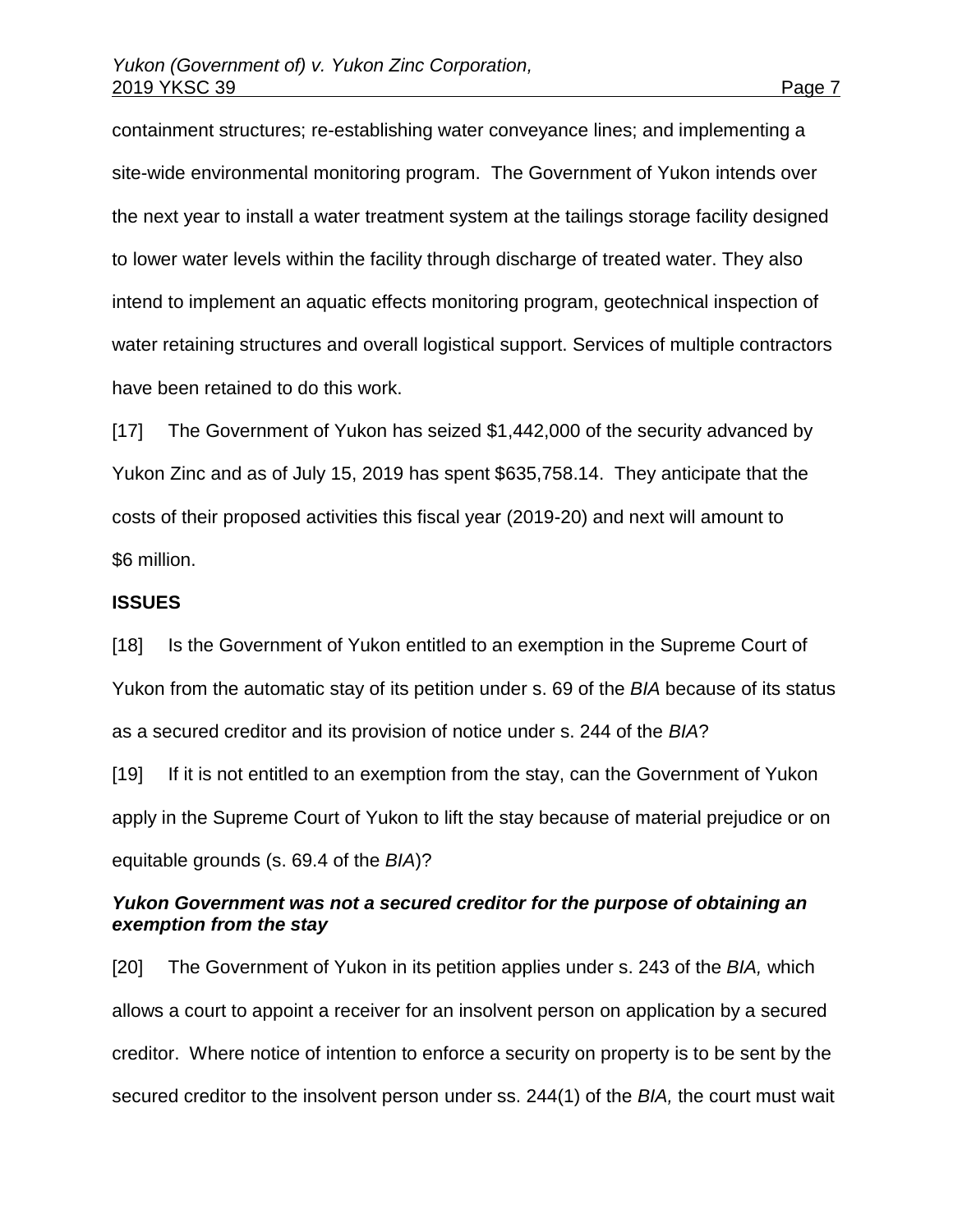for the expiry of 10 days after the day on which the notice is sent unless the insolvent person consents to an earlier enforcement or the court considers it appropriate to appoint a receiver before then.

[21] Yukon Zinc is an insolvent person as defined in the *BIA* as it is not bankrupt, it

carries on business in Canada, its liabilities to creditors are provable as claims under

the *BIA* amount to \$1,000 and it is unable to meet its obligations as they generally

become due.

[22] The Government of Yukon did send notice to Yukon Zinc under ss. 244(1) of the

*BIA* of its intention to enforce security on the property at the mine site.

[23] The Government of Yukon relies on ss. 14.06(7) of the *BIA* for its argument that it

became a secured creditor at the time it filed the petition to appoint a receiver. Section

14.06(7) states:

(7) Any claim by Her Majesty in right of Canada or a province against **the debtor in a bankruptcy, proposal or receivership** for costs of remedying any environmental condition or environmental damage affecting real property or an immovable of the debtor is secured by security on the real property or immovable affected by the environmental condition or environmental damage and on any other real property or immovable of the debtor that is contiguous with that real property or immovable and that is related to the activity that caused the environmental condition or environmental damage, and the security

> (a) is enforceable in accordance with the law of the jurisdiction in which the real property or immovable is located, in the same way as a mortgage, hypothec or other security on real property or immovables; and

(b) ranks above any other claim, right, charge or security against the property, despite any other provision of this Act or anything in any other federal or provincial law [emphasis added].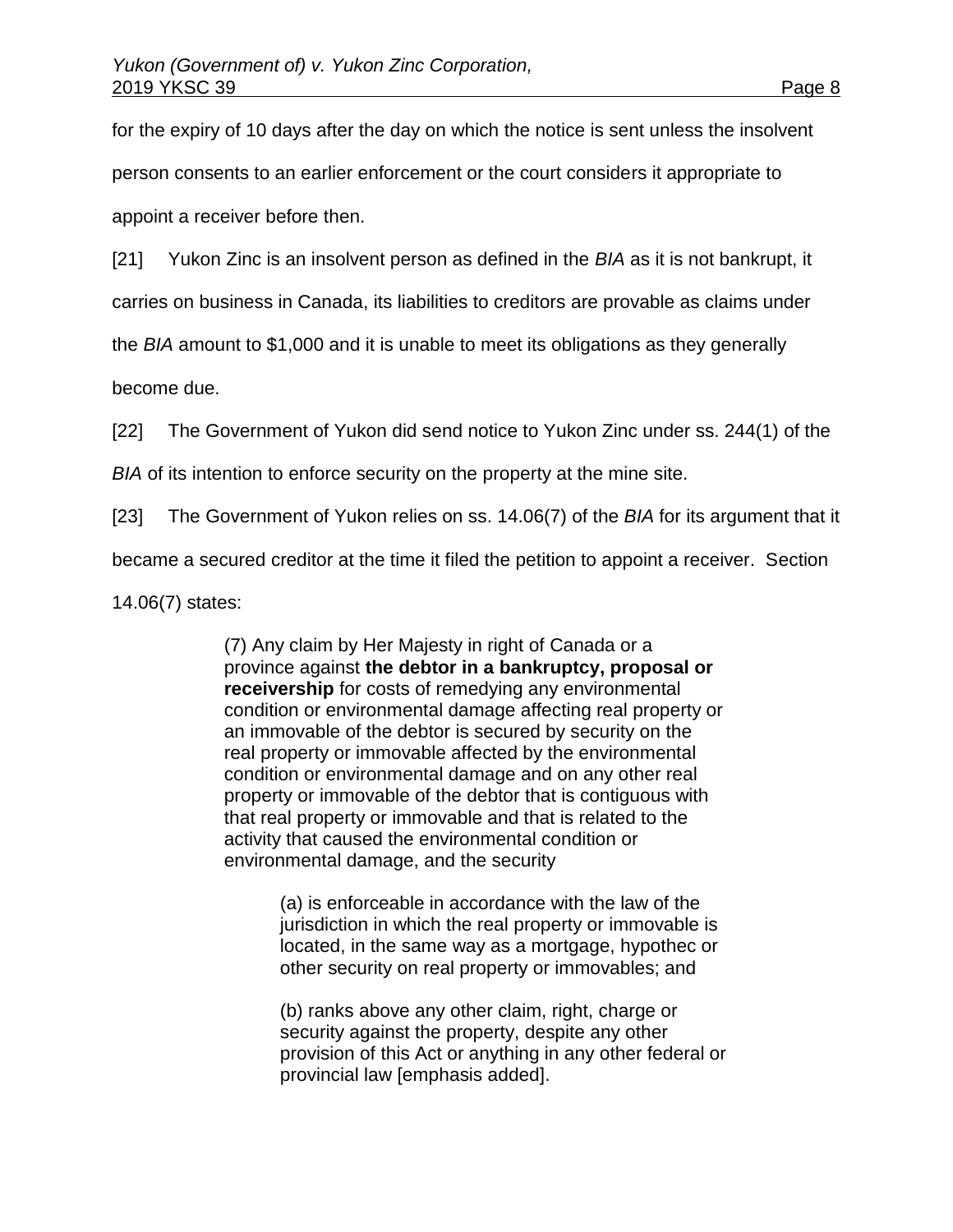[24] At the time the Government of Yukon filed the petition, there was no bankruptcy, proposal or receivership. I agree with Yukon Zinc that the Government of Yukon was not a secured creditor by virtue of this section at the time it filed its petition. The Government of Yukon cannot rely on its own petition to appoint a receiver to bring itself under the section. Thus it is not necessary to decide whether the notice provided by the Government of Yukon under ss. 244(1) allows for an exemption from the stay. [25] The Government of Yukon brought its petition under s. 26 of the *Judicature Act*,

R.S.Y. 2002, c. 128, and Rule 56 of the Supreme Court of Yukon *Rules of Court*, as well

as under the *BIA*. Even though they may not have been a secured creditor at the time

of the petition, their petition is still valid.

[26] Further, now that Yukon Zinc has filed a NOI, ss. 14.06(7) of the *BIA* can be relied on by the Government of Yukon, subject to Yukon Zinc's argument that the Government of Yukon is not yet a secured creditor because it has not used all of the security furnished by Yukon Zinc.

### *The Government of Yukon is entitled to bring an application to lift the stay in the Supreme Court of Yukon and a stay is warranted on the ground of material prejudice and other equitable grounds*

[27] The next issue is whether the Government of Yukon can have its application to lift the statutory stay under s. 69.4 of the *BIA* heard in the Supreme Court of Yukon in these circumstances and if so, is it materially prejudiced by the stay or are there other equitable grounds to lift it.

[28] Section 26 of the *Judicature Act* allows the Supreme Court of Yukon to appoint a receiver where it is just and convenient to do so. The appointment of a receiver is also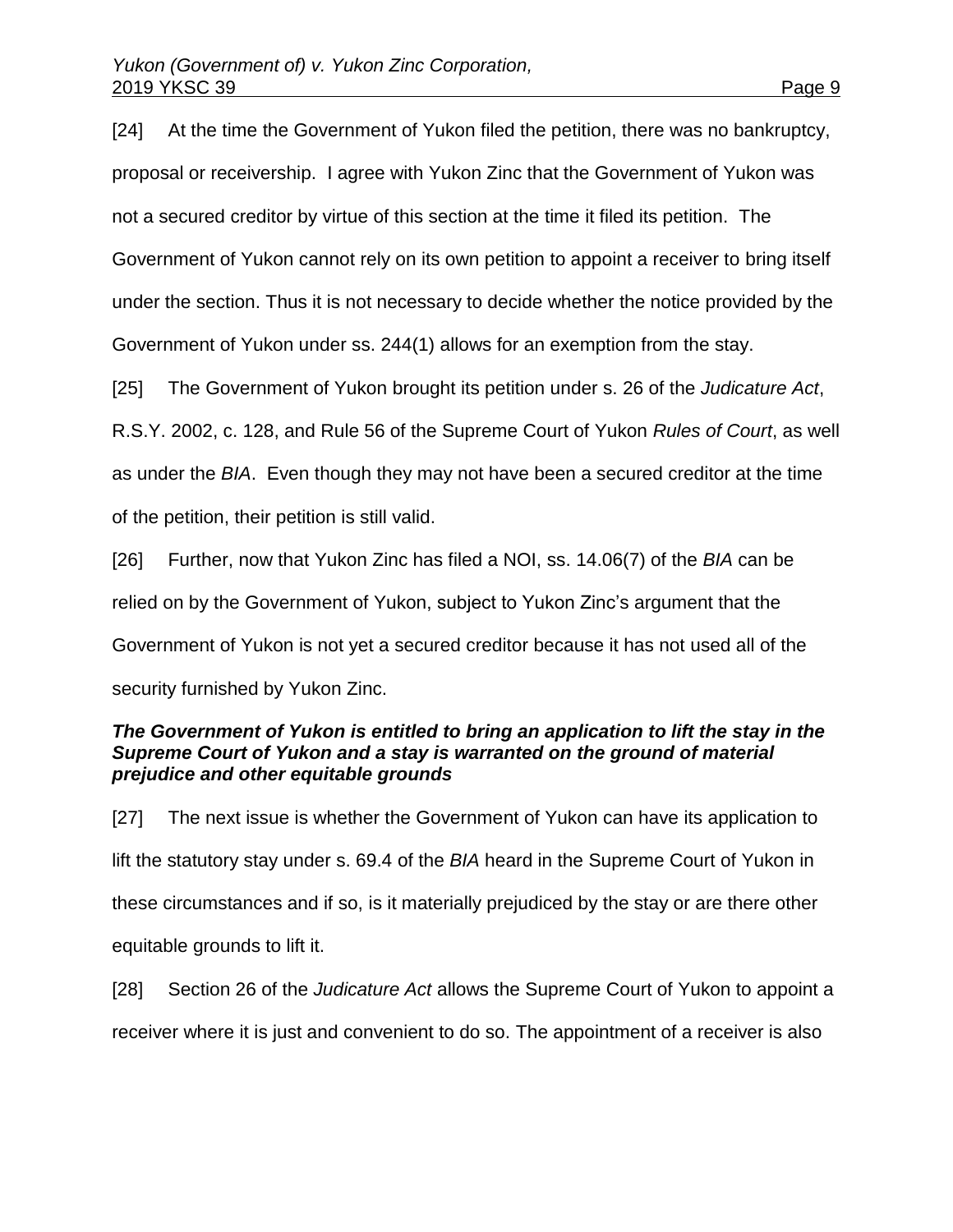permitted under Rule 56 of the *Rules of Court* (see *Ross v. Ross Mining*, 2009 YKSC 55 and *Yukon v. BYG*, 2007 YKSC 2).

[29] The Supreme Court of Yukon has the jurisdiction to decide bankruptcy matters, as a superior court of the territory (included in the definition of province under the *Interpretation Act.* R.S.Y. 2002, c. 125) and pursuant to para. 183(1)(h) of the *BIA*. There is an official receiver in bankruptcy in Yukon. The question is whether this application can proceed in the Supreme Court of Yukon now that Yukon Zinc has filed a NOI in British Columbia.

[30] As noted in *Andre Tardiff Agency Limited v. Burlingham Associates Inc.*, 2015 SKQB 87, ("*Tardiff*"), a party cannot choose the forum to hear proceedings under the *BIA* without regard to the location of the insolvency administration (para. 67). The Court in that case also wrote: "Nor does it follow that the location of the BIA filing automatically determines the proper forum to hear an application relating to that filing" (para. 68).

[31] The Supreme Court of Canada in *Re Eagle River International Ltd*., 2001 SCC 92, upheld a decision of the lower Court to maintain a petition by the trustee in bankruptcy to recuperate assets of the Quebec company in the Quebec court, instead of transferring it to British Columbia, where a mine financing agreement was entered into with a British Columbia venture capital company. The Court found that the only connection between British Columbia and the proceedings was that the financing agreement contained a choice of law clause in favour of British Columbia. Otherwise the business of the company was carried out in Quebec.

[32] The Court noted that the proper forum or venue for a bankruptcy application is generally determined by a substantial connection test (para. 77). This test has been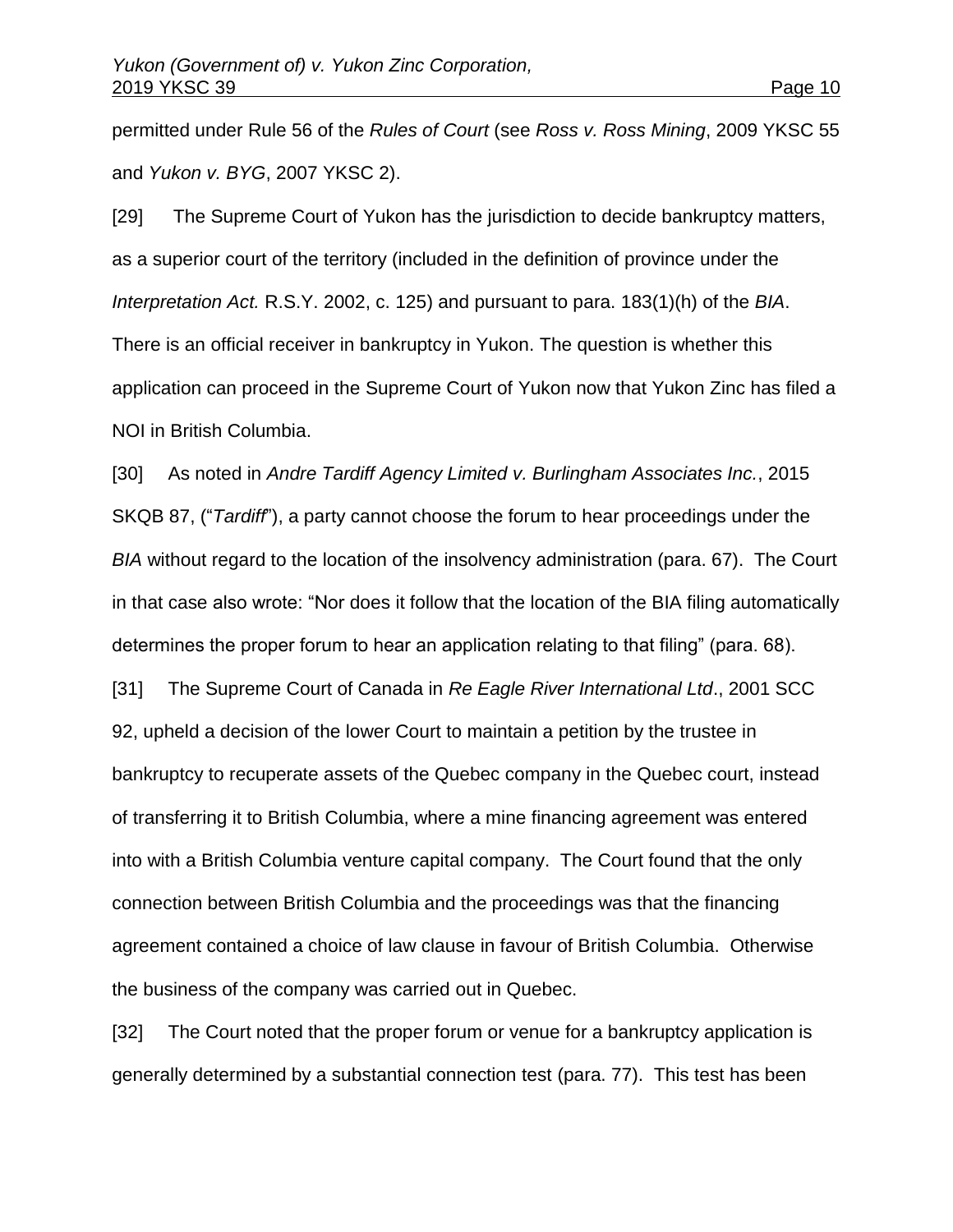imported into the *BIA* through the definition in s. 2(1) of 'locality of the debtor'.

Parliament intended through the *BIA* statutory scheme to create an economical and

efficient national system for the administration of bankrupt estates. The Court explained

the rationale in para. 77 as follows:

In the present case, we are confronted with a federal statute that *prima facie* establishes one command centre or "single control" (Stewart, supra at p. 349) for all proceedings related to the bankruptcy (s. 183(1)). Single control is not necessarily inconsistent with transferring particular disputes elsewhere, but a creditor (or debtor) who wishes to fragment the proceedings, and who cannot claim to be a "stranger to the bankruptcy", has the burden of demonstrating "sufficient cause" to send the trustee scurrying to multiple jurisdictions. Parliament was of the view that a substantial connection sufficient to ground bankruptcy proceedings in a particular district or division is provided by proof of facts with the statutory definition of "locality of the debtor" in s. 2(1). The trustee in that locality is mandated to "recuperate" the assets, and related proceedings are to be controlled by the bankruptcy court of that jurisdiction. The Act is concerned with the economy of winding up the bankrupt estate, even at the price of inflicting additional cost on its creditors and debtors.

[33] Section 50.4 of the *BIA* provides that an insolvent person may file a notice of

intention with the official receiver in the insolvent person's locality. Locality of a debtor

is defined in s. 2 of the *BIA* to mean the principal place

(a) where the debtor has carried on business during the year immediately preceding the date of the initial bankruptcy event,

(b) where the debtor has resided during the year immediately preceding the date of the initial bankruptcy event, or

(c) in cases not coming within paragraph (a) or (b), where the greater portion of the property of the debtor is situated.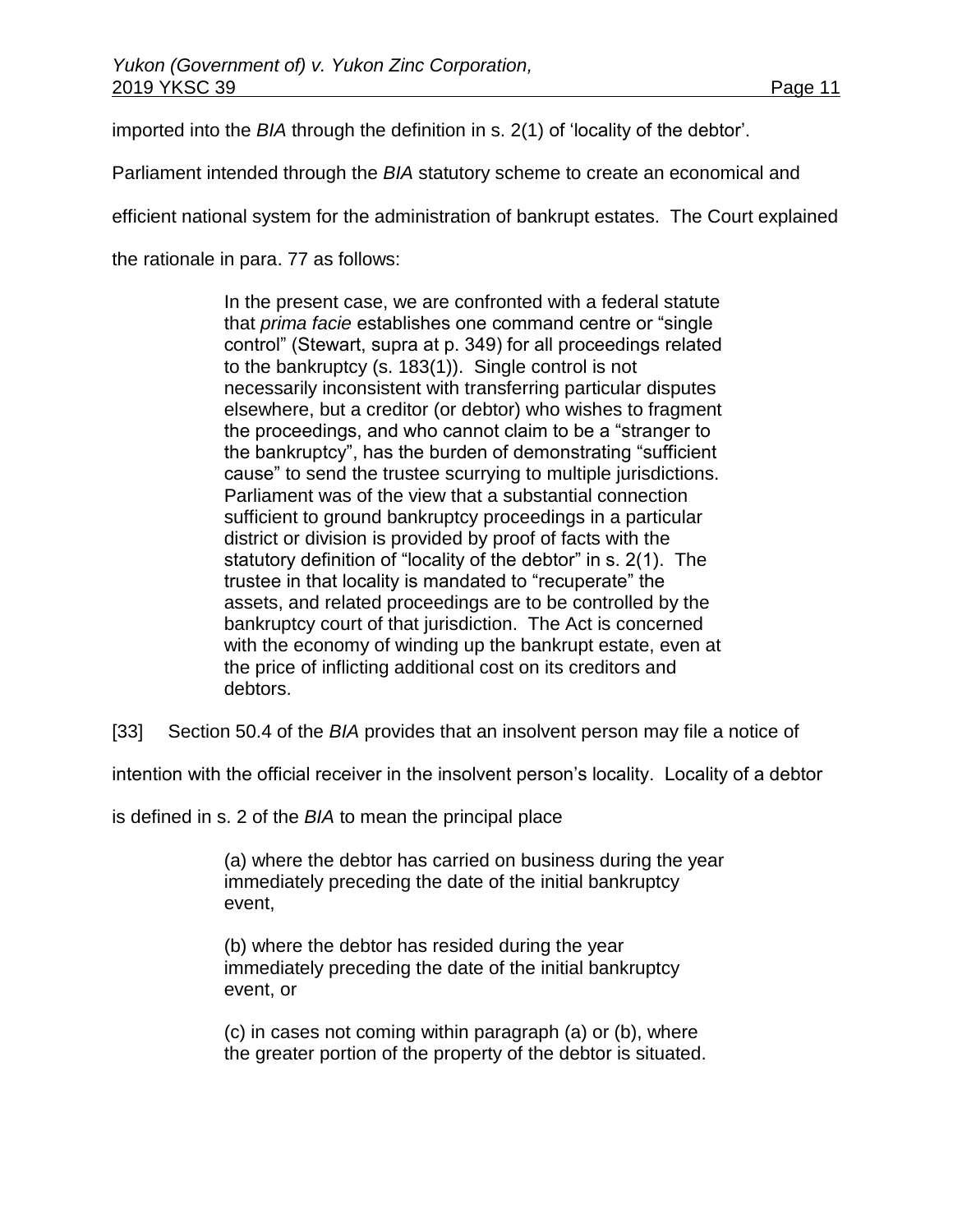[34] Courts have held that the factors in this test could lead to a conclusion that more than one forum may be appropriate. In *Re Flax Investments Limited,* [1979] 32 C.B.R. (N.S.) 65 (O.N.S.C.), the Court held at para. 12 that the petitioner "… can choose to bring it on the basis of either subparagraph (a) or sub-paragraph (b), and only if there is no principal place as described in either such sub-paragraphs may sub-paragraph (c) be resorted to." In that case the head office, accounts and records of the company, which was in the business of real estate and farming, was in Toronto and the company was incorporated in Ontario. One of the two main shareholders and directors, who was also the petitioning creditor, lived in Toronto, where most of the real estate business was carried out. The farming operation was in Manitoba and the other director lived and worked in Manitoba, with no evidence of him ever being in Ontario. After noting the connections with both Ontario and Manitoba, the Court determined that the principal residence of the debtor company in the preceding year was Toronto (head office, books of account, president in Toronto and the other officer and director, farm inventory and leasehold property, and two meetings a year in Manitoba). The Court based its decision only on its findings under (b) (residence of the debtor); it did not have to resort to the consideration of the location of property in paragraph (c), which would have resulted in a finding that Manitoba was the appropriate forum.

[35] In *Tardiff*, a consumer proposal was filed in Saskatchewan and an application to disallow a claim in the consumer proposal arising from a debt guarantee in Ontario was brought in Ontario. The debtor carried on business in Ontario, Saskatchewan and Alberta in the year before the consumer proposal; the debtor moved to Saskatchewan from Ontario at the time of the consumer proposal; the debtor had property in Ontario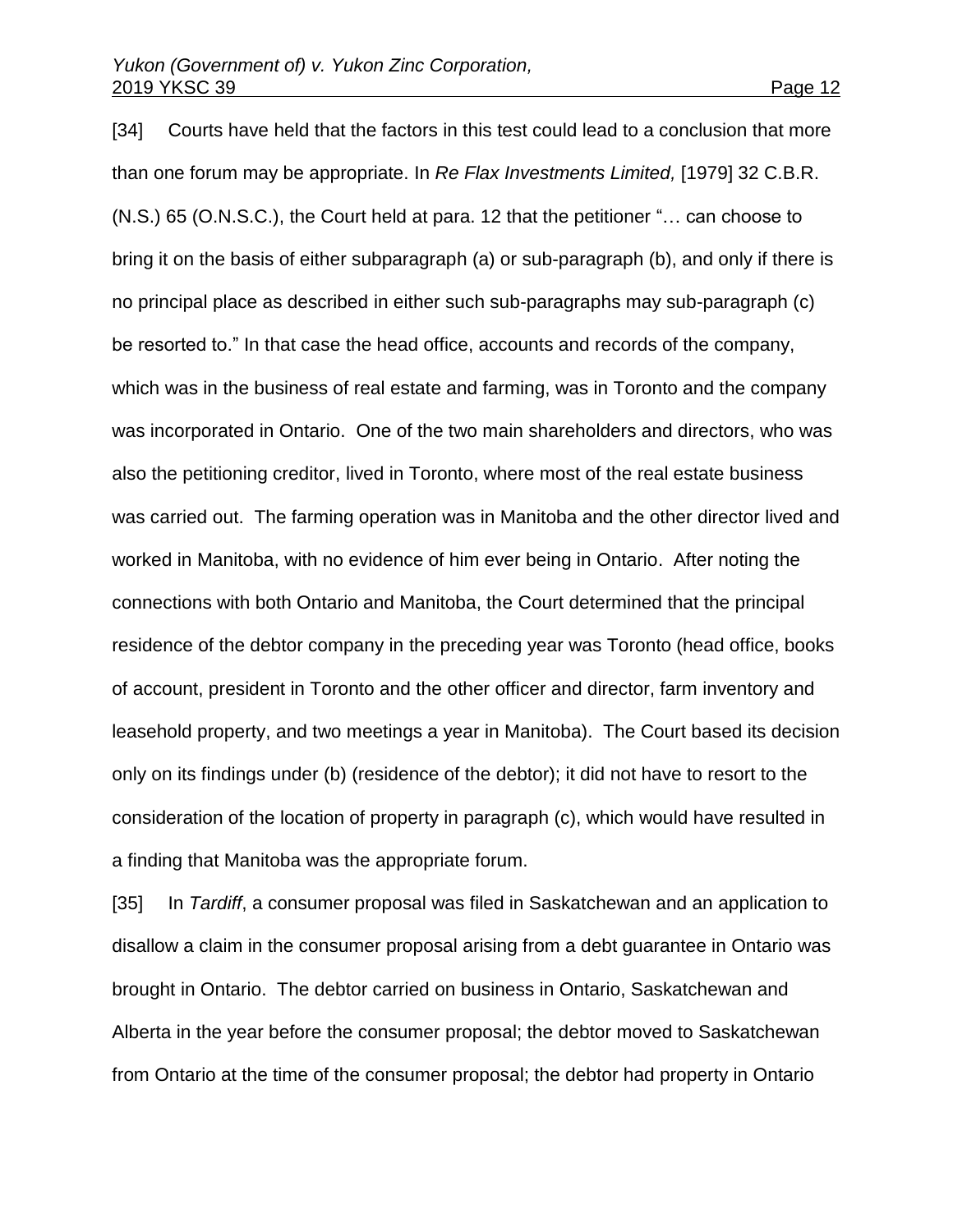and Saskatchewan; and the bulk of the relations between the debtor and the claimant originated and continued in Ontario until the insolvency in Saskatchewan. At the time of the hearing of this jurisdictional issue, the consumer proposal had already been administered by a trustee in Saskatchewan and the Ontario courts had transferred the file to Saskatchewan for a hearing. The Court found that although there were connections between Ontario and the debtor, Saskatchewan was the proper forum to hear the application for the disallowance of the claim.

[36] Yukon Zinc relies on the decision of *Cook v. Hunters Trailer & Marine Ltd.,* 2001 YKSC 533, in support of its argument that the Supreme Court of Yukon does not have jurisdiction to make an order under s. 69.4 of the *BIA* where the bankruptcy proceeding is occurring in another jurisdiction. In *Cook,* the plaintiffs brought a motion to lift the stay in effect as a result of the defendant's bankruptcy, in order to assess damages in their action in which they had obtained default judgment. The Court ruled that because the entire bankruptcy proceeding of the defendant had been dealt with by the Alberta Court of Queen's Bench, the motion to assess damages should be brought before the court in Alberta. However, despite this the Court still proceeded to assess the damages of the plaintiffs, finding at para. 7 that:

> … the Yukon Supreme Court is the *forum conveniens* in this matter, as the plaintiffs reside here and the motorhome, which is the subject of this litigation, is also in the territory. In addition, as Mr. Presley pointed out, the plaintiffs would have to go through the same trial process again in Alberta, which would be unfair to them, as they have already gone through one trial here.

By proceeding to assess damages, the Supreme Court of Yukon in *Cook* in effect did lift the stay.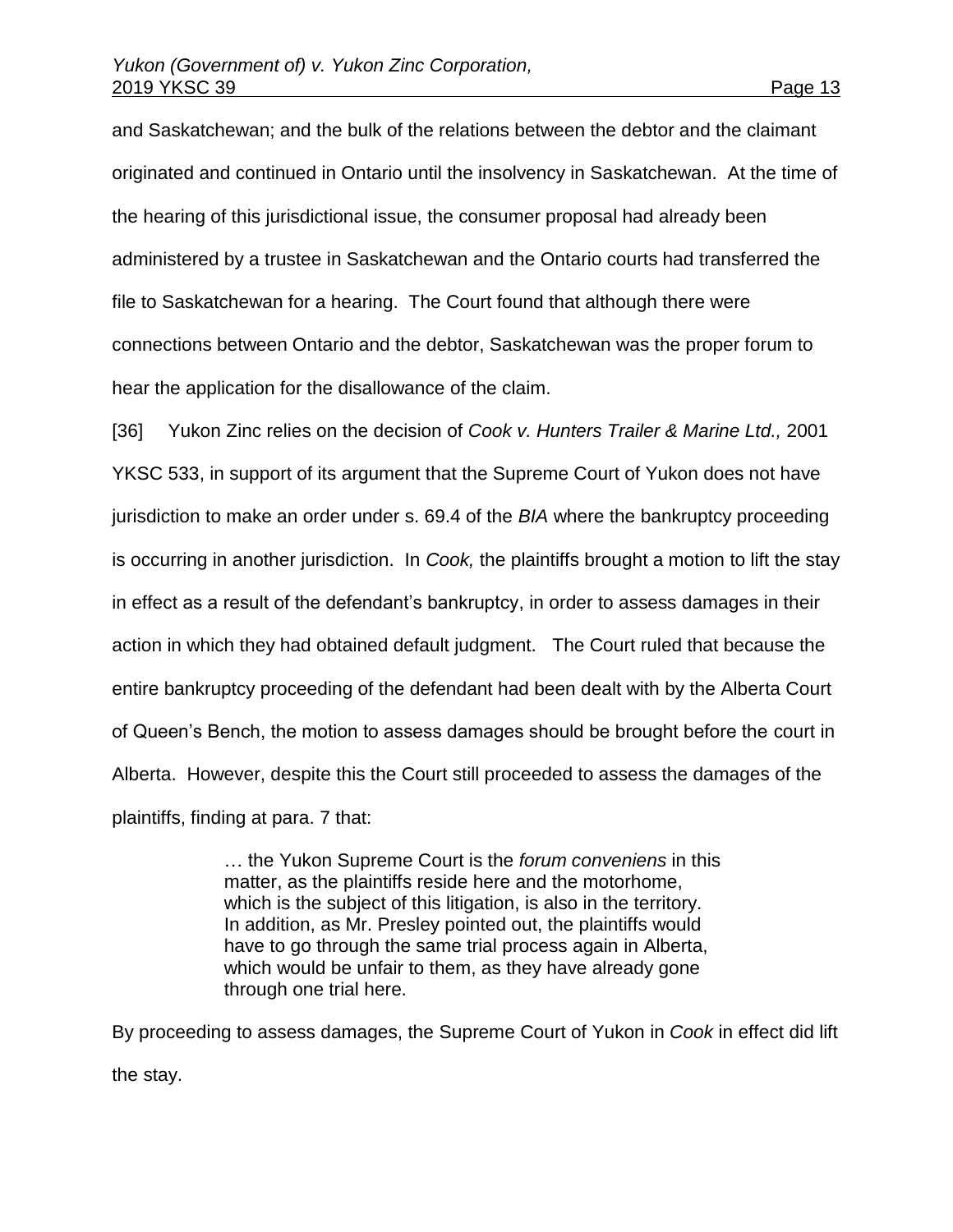[37] The "locality of the debtor" definition in the *BIA,* the analyses employed in *Tardiff* and *Re Eagle* were not considered by the Court in *Cook.* The Court in *J.R.B. v. Jimenez*, 2018 ABQB 847, noted the absence of authority and limited facts in the reasons in *Cook.* That Court also noted that it appeared in *Cook* that the court in Alberta was seized with the bankruptcy matter which was close to completion. The facts were different in *Jimenez,* as a consumer proposal had been recently filed by the defendant in Ontario, creating a stay of the civil action for damages for assault by the plaintiff against the defendant and the defendant's employers, proceeding in Alberta. The application in Alberta was to lift the stay in order to obtain summary judgment against the defendant and an assessment of damages. In its decision to lift the stay on the basis of material prejudice and other equitable grounds, the Court in Alberta wrote at para. 31:

> … it is my view that the choice of forum in an insolvency is somewhat more nuanced that only considering the locality of the debtor. The type of application matters as does the involvement of the competing venue. However, neither the Act nor the decided cases close the door to arguing that the appropriate forum for an application under the Act be somewhere other than where the insolvency is.

[38] The Court in Alberta further noted that the court in Ontario had not yet been engaged and the real and substantial connection existed between Alberta and the facts of the case. The Court found it was vital that the plaintiff's damages be assessed for her to obtain relief against the defendant as well as to advance her claim against the other defendants.

[39] I adopt the approach of the Court in *Jimenez*, including its noting of the gaps and distinguishing features in *Cook.*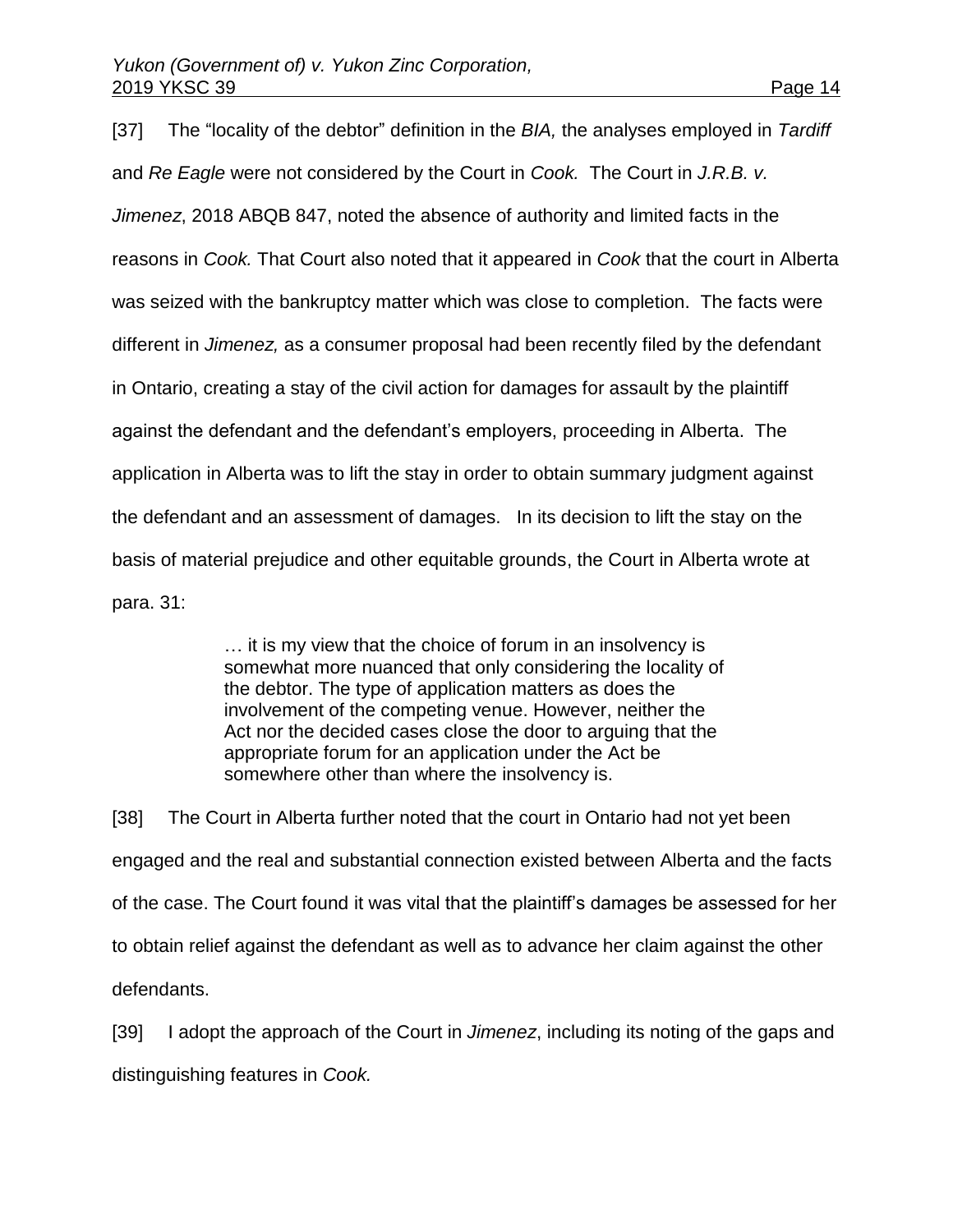[40] Here, Yukon Zinc's head office is in Vancouver and the company is incorporated in British Columbia. Two of the six directors have residential addresses in Vancouver. The other four directors have residential addresses in China. Wolverine Mine, the principal asset of Yukon Zinc, is located in southeast Yukon. Yukon Zinc's employees are in Yukon. Other assets used by Yukon Zinc for the mine operation and during the closure are on site in Yukon. The regulator who is carrying out significant work on site is the Government of Yukon. The costs and consequences of mine remediation and Yukon Zinc's insolvency will occur in Yukon. The NOI was filed in British Columbia by Yukon Zinc on July 31, 2019, one day before the hearing of the petition, which was filed on July 17, 2019 in Yukon, with notice of it provided by the Government of Yukon to Yukon Zinc on July 3, 2019. At the date of hearing of this objection, no substantive steps had been taken in British Columbia to advance the proposal, except to appoint a trustee. The Court in British Columbia has not yet been substantively engaged.

[41] Yukon Zinc has carried on business over the past year (to the extent of minimal care and maintenance of its principal asset) in Yukon (s. 2(a)). While it is true that the company's head office, accounts, corporate records, and incorporation status are in British Columbia, and the President and CEO who is the main contact for the Government of Yukon currently lives in Vancouver, and there may be creditors in British Columbia, I find there are more substantial connections to the Yukon in this matter on the basis of the facts set out above in paragraph 40. I also note from the affidavit material that Mr. Lu, the President and CEO of Yukon Zinc, advised in an email dated July 8, 2019 that he will be retired from the parent corporation of Yukon Zinc, by the end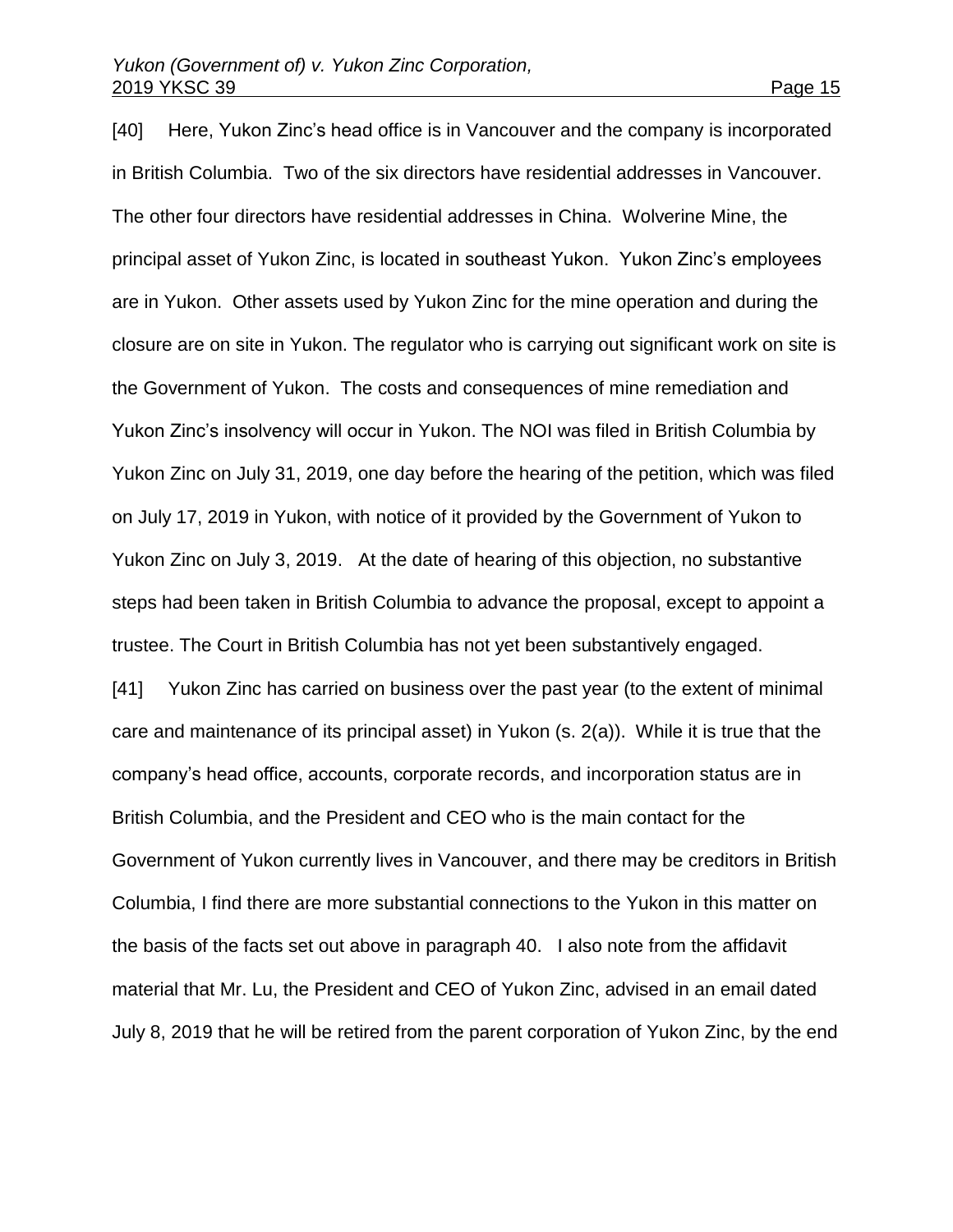of August, 2019. There is no evidence of who his replacement will be, or where they will reside.

[42] It is not necessary for me to decide whether the NOI is a nullity or not. The Court in British Columbia has the ability to transfer the proceeding to Yukon (s. 187(10) of the *BIA*), or a further argument can be made in this Court that the Yukon matters be transferred to British Columbia. I am restricting my decision to a finding that Yukon is the proper forum to hear the application to lift the stay created by the filing of the NOI in British Columbia.

[43] This is an appropriate case to lift the stay on the basis of material prejudice and other equitable grounds. The following facts as presented in the affidavit material before me support this finding:

- i. The Government of Yukon in its capacity as environmental regulator is actively and pro-actively managing the mine site in order to contain environmental damage, since Yukon Zinc has refused to comply with the inspector's directions and its own licence terms, and has also not taken any steps towards providing a water treatment system to prevent contaminated water from being released untreated.
- ii. The Government of Yukon still has security from Yukon Zinc to spend on remediation activities, but it has estimated its costs to ensure environmental integrity on the site over approximately 18 months to be \$6 million. If this is spent, two thirds of existing security will be gone, without the assurance of additional security amounts to support the ongoing care and maintenance and remediation requirements. Under Yukon Zinc's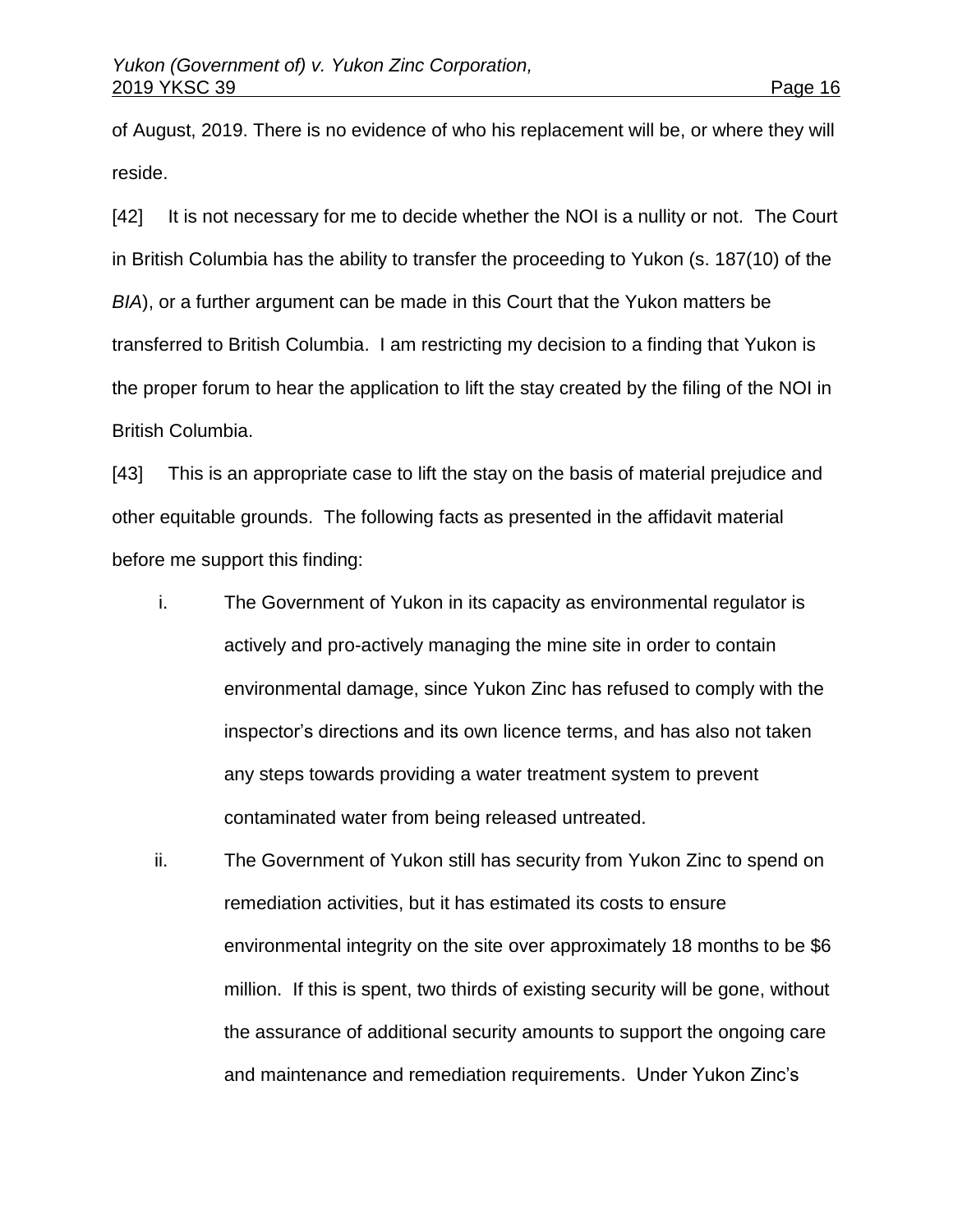licence, it is required to furnish an addition \$25 million in security in order to remedy the environmental issues and has not done so.

- iii. The Government of Yukon currently relies on Yukon Zinc's four employees (two per shift) on site to provide basic care and maintenance assistance but in June and July 2019 the employees advised they had not been paid since mid-May. While this situation has been recently rectified, there remains uncertainty about Yukon Zinc's ongoing commitment to the site, even minimally.
- iv. Section 14.06(7) of the *BIA* gives special security priority to government environmental regulators in situations of environmental risk where government may have to incur costs of remedying environmental damage created by a debtor. Although I have found that this section did not apply to the original circumstances of bringing this petition, the intent of this section in the scheme of the *BIA* is to make security for the purpose of environmental clean-up a priority.
- v. The Government of Yukon is acting in the public interest and Yukon taxpayer dollars are at risk as Yukon Zinc continues to fail to provide the required security amount and the amounts continue to erode due to the needs of the deteriorating site. While it may be true that a sale of the company will result in additional funding, Yukon Zinc has advised on two previous occasions that a sale was imminent, and in the end neither materialized. In this most recent promise of a likely sale, the deal was to have been completed by the end of July, 2019, or by mid-August at the